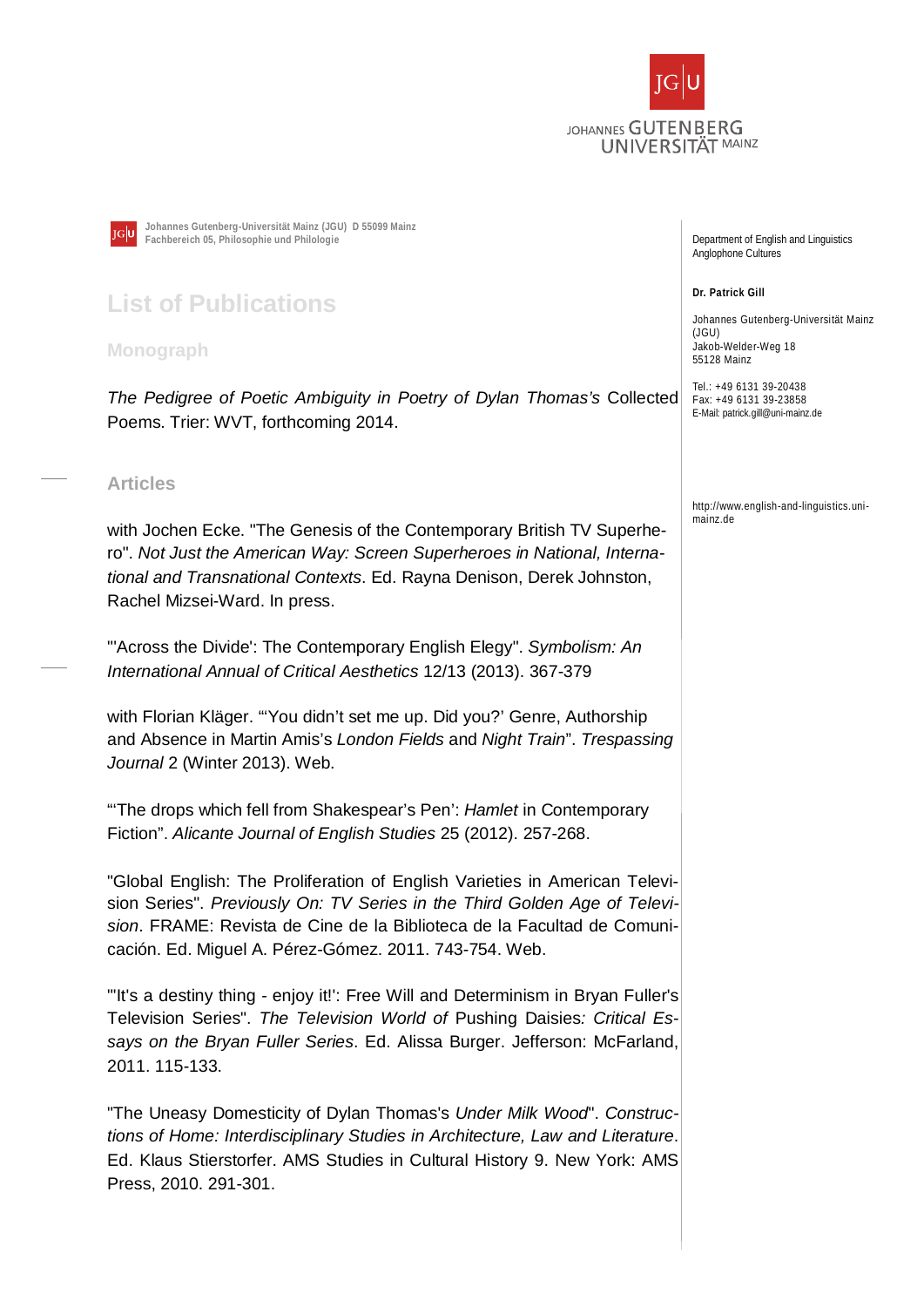

"From Staging Interculturality to Intercultural Stagings: Text and Performance in the Plays of Sulayman Al-Bassam". *Staging Interculturality*. CDE 17. Ed. Werner Huber and Margarete Rubik. Trier: WVT, 2010. 237-249.

"Inscrutable Apocalypse and Lucid Movement? Dylan Thomas, Philip Larkin, and the Sonnet". *"My age is as a lusty winter": Essays in Honour of Peter Erlebach and Thomas Michael Stein*. Ed. Bernhard Reitz. Trier: WVT, 2009. 183-193.

"'The Name of the Game': Form and Function of Episode Titles in *Grey's Anatomy*". *Grace under Pressure:* Grey's Anatomy *Uncovered*. Ed. Cynthia Burkhead and Hillary Robson. Newcastle: Cambridge Scholars Publishing, 2008. 22-31.

## **Reference Entries**

"Robert Burns, 'To a Daisy'"; "Charlotte Smith, 'The Female Exile'"; "Charlotte Smith, 'The Partial Muse'". *Encyclopedia of Literary Romanticism*. Ed. Andrew Maunder. New York: Facts on File, 2010.

"Monica Ali, Brick Lane". *Encyclopedia of Contemporary Writers and Their Work*. Ed. Geoff Hamilton and Brian Jones. New York: Facts on File, 2010.

"Vernon Watkins". *Companion to British Poetry: 1900 to the Present*. Ed. James Persoon and Robert R. Watson. New York: Facts on File, 2008.

"William Harris". *Eighteenth-Century British Historians*. Dictionary of Literary Biography 336. Ed. Ellen J. Jenkins. Detroit: Thomson Gale, 2007.

revision of "Hans Schleimer". *Lexikon des gesamten Buchwesens*. Vol. VIII. Ed. Severin Corsten, Stephan Füssel, Günther Pflug. Stuttgart: Hiersemann, 2003.

## **Select Paper Presentations**

"*The Rape of the Lock* and Literary History". Core Readings in English Literature. Mainz, June 2013.